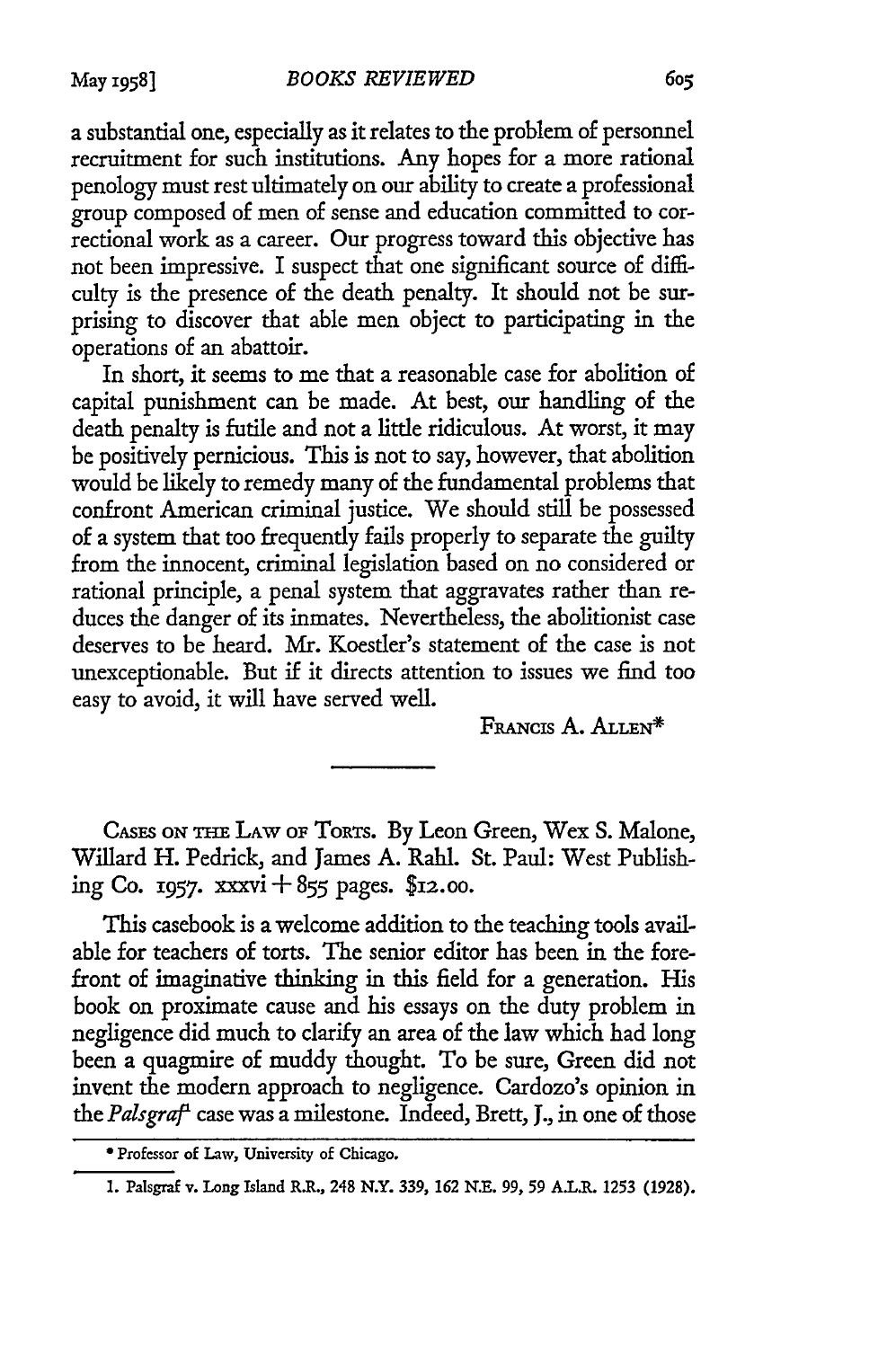intuitive flashes which occasionally characterized his judgments, had anticipated *Palsgraf* sixty years earlier in *Smith v. London &* S. W. Ry.<sup>2</sup> But Dean Green's contributions here were sound and filled with great insight. Nor should we overlook his work on deceit, defamation, family torts, and other multiple relation situations. He has done creative and original writing in all areas of the law of torts to which he has applied himself.

The original edition of Dean Green's casebook was published in **1931** and was the first breakaway from the conventional organization which had characterized its predecessors. The factual grouping of cases without regard to doctrinal analysis was a radical departure from what had theretofore been regarded as pedagogical orthodoxy by the Harvard casebook school of thought, which had a virtual monopoly in the industry. It more nearly resembled the somewhat haphazard bibliographical alignments of the West Publishing Company's digest system than the Langdellian casebook system.

Nevertheless, the Green arrangement of cases had merit and met with favor with an important group of torts teachers. To be sure, this book did not become a best seller and this reviewer has not used it, for reasons which may be pardonable, but it was a challenge to complacency which is always to the good.

It should be admitted by all of us who are guilty that there is something lost in the classical system of "editing" the case to bring out one point of dogma, particularly when we remember how dogma is put asunder so frequently by the facts of the case. The judges, many of whom pay lip service to the same dogmas as law teachers, are constantly reminding us that each case, in the common-law system, is determined by its own particular facts. Nevertheless, we continually try to squeeze every case into our own little conceptual pigeonholes. There is, no doubt, value and wisdom in looking at the "whole case," as modem child guidance experts like to look at the "whole child." Some cases in this book have been edited, but not very much.

On the other hand, it cannot be denied that doctrine plays an important role in the law which is not completely anti-intellectual. There is religion here, and the judges are the high priests. Dogma plays its part and while the law, like all religions, adapts itself to

<sup>2.</sup> L.R. 6 C.P. 14, 20 (1870).